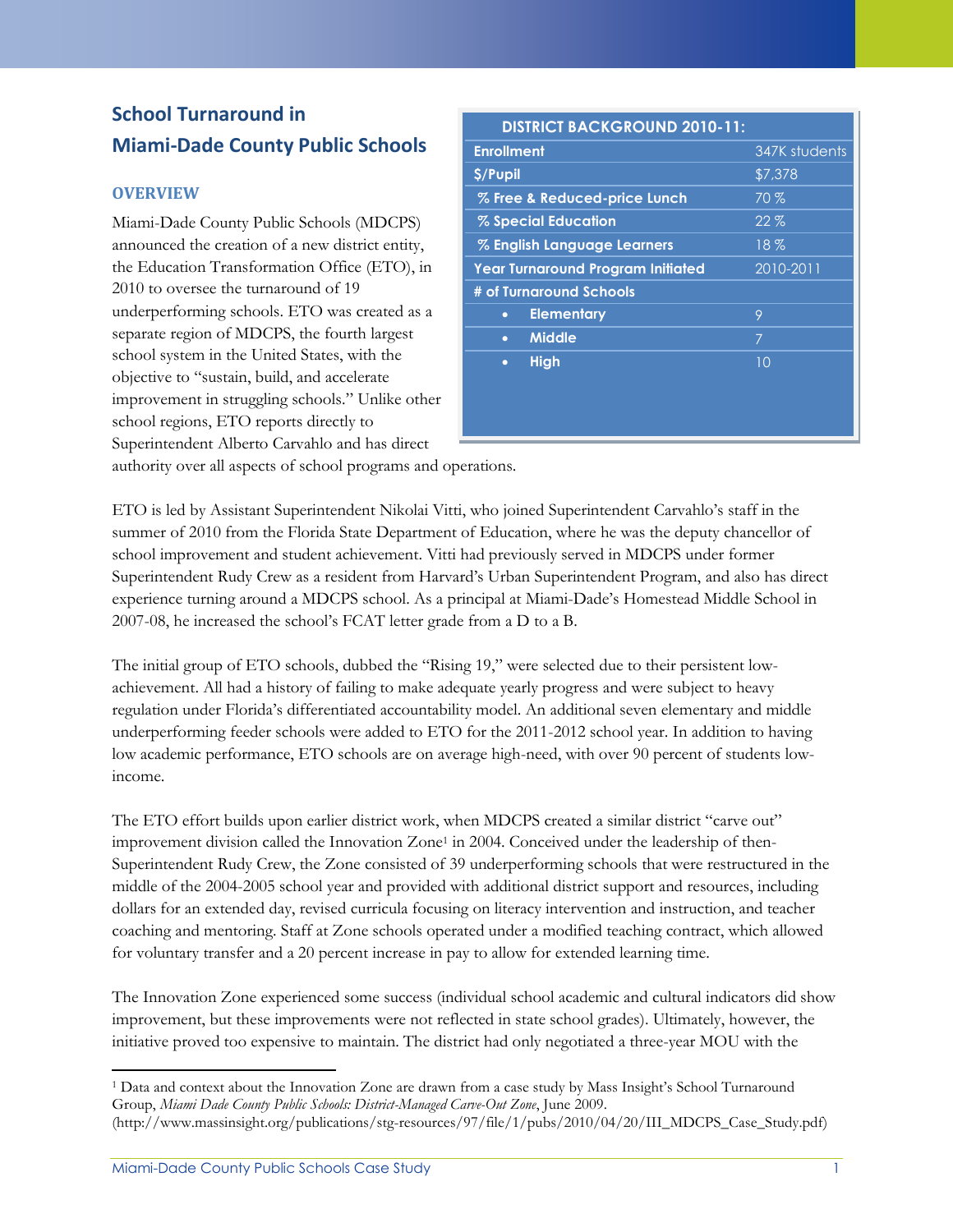union, and when it was time to renegotiate the contract, there was insufficient support to continue paying teachers for extended time.

Despite the Zone challenges, the district still believes that turning around schools will require the creation of a separate school governance region that provides oversight and intensive supports, and the ETO is the next iteration of this theory of school improvement. MDCPS learned much from the Zone, and has incorporated many practices into its current work. Mass Insight reports: "Additional learning time, a common instructional language, and data-based decision-making are the strategies that district leadership appear to be incorporating into the district. MDCPS continues to use data-based instructional methods, using the information generated on students' progress to evaluate school weaknesses and hold teachers and schools accountable for their students' success."<sup>2</sup>

There are a few critical differences between the Zone and ETO. The first, and perhaps most important, is governance. Unlike the current ETO, "The Zone office was never fully autonomous, like a regional district office, and in effect was forced to rely on the various district regions to fully implement decisions, especially in regards to school budgets and individual school staffing."<sup>3</sup> Second, as will be discussed further, the district is using certain improvement levers like more extended time and teacher incentives in a more targeted manner. For example, ETO schools receive additional resources for more time on core subjects, but teachers are not contracted for extra time across the board.

## **TURNAROUND PROGRAM RESULTS SO FAR**

Initial results after ETO's first formal year are promising. All designated "intervention" schools have exited from the state's lowest-performing category. Official state school grades (as determined by Florida Comprehensive Assessment Test and other indicators such as attendance and graduation) have improved substantially for the "Rising 19" schools with all but four schools rising to grades "A," "B," and "C" (see table below.) In addition, the number of days of suspension in the 19 ETO schools was reduced by over 4,200 days (or a reduction of roughly 200 student suspension days per school). Average graduation rates have risen from 65 percent to 75 percent during the last year in the ETO high schools.

| <b>Florida School</b><br>Grade | <b>Number of Schools</b><br>2009-2010 | <b>Number of Schools</b><br>2010-2011 |
|--------------------------------|---------------------------------------|---------------------------------------|
| "А"                            |                                       |                                       |
| "R"                            |                                       |                                       |
| "C"                            |                                       |                                       |
| "D"                            |                                       |                                       |
| 44 02 77                       |                                       |                                       |

Results in the first year were reportedly most positive at elementary and middle levels, with greater variability and smaller gains at secondary schools. (For example, while all schools made had greater than 50 percent of lowest-level students making gains in math, only elementary and middle schools saw the same levels of success in reading.) For a summary of student improvement results, see Appendix C. The superintendent commented on this at a recent meeting with the Florida State Board of Education, saying, "If elementary

 $\overline{\phantom{a}}$ <sup>2</sup> Mass Insight Education, *Miami Dade County Public Schools: District-Managed Carve-Out Zone*.

<sup>3</sup> Mass Insight Education, *Miami Dade County Public Schools: District-Managed Carve-Out Zone*.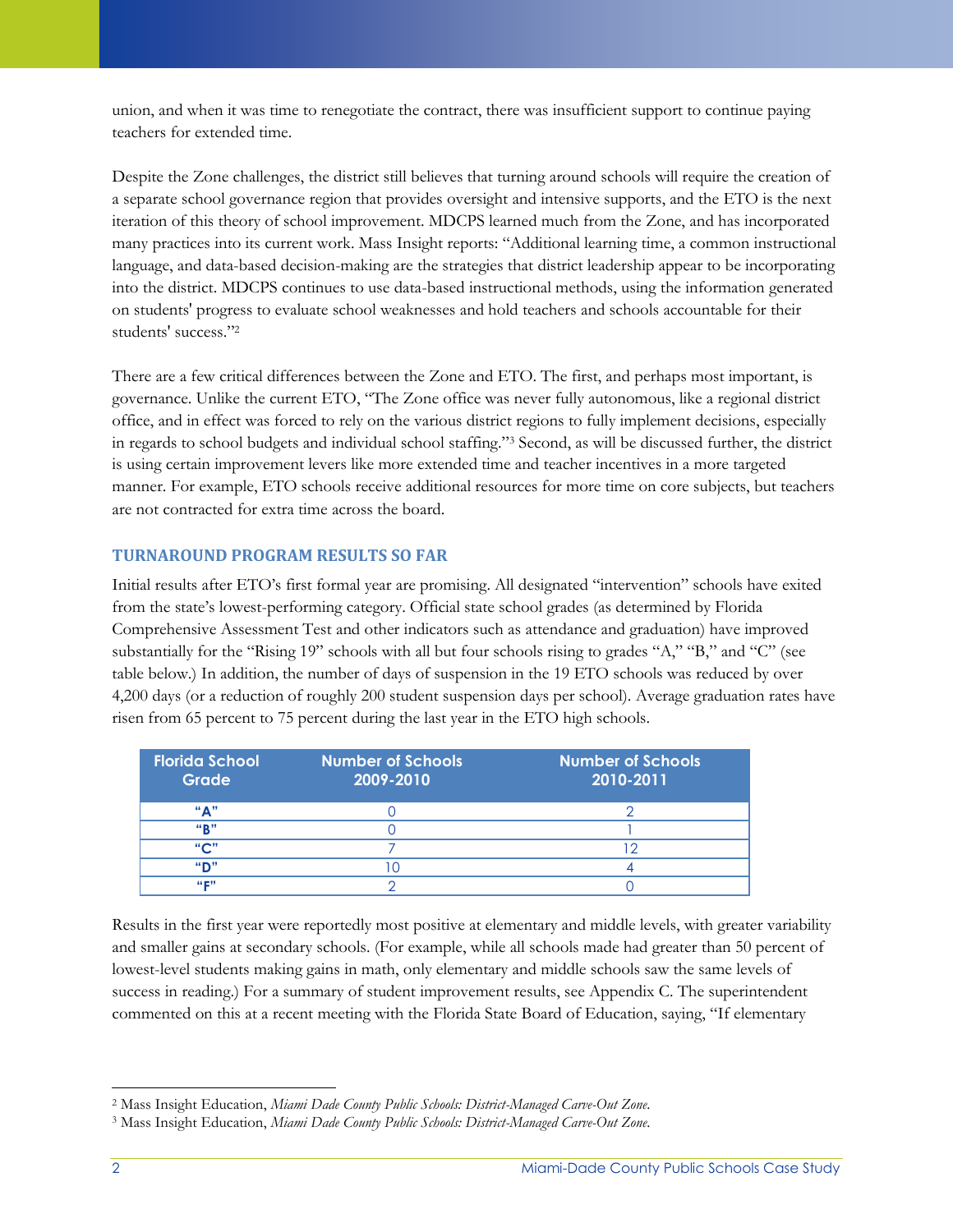schools are swift boats, high schools are major mega aircraft carriers… The rate of turn is slower and in fact, if you are to institute sustainable reform in these schools, you ought to give it more time."<sup>4</sup>

Finally, despite the nascence of the effort, Miami's ETO model is also receiving national attention. MDCPS was selected again as a Broad Finalist. President Obama praised Miami's work in a March 2011 visit to Central High School, saying "You're doing what I challenged states to do shortly after I took office, and that's turning America's lowest-performing schools around. This is something that hasn't received as much attention as it should. But it could hardly be more important to our country."<sup>5</sup>

## **DISTRICT PHILOSOPHY ON SCHOOL TURNAROUND**

The ETO believes that it will turnaround schools by creating a team of "proven, experienced, and passionate urban educators and leaders" to provide intense support to schools, holding them accountable for results while also limiting operational obstacles to focus the work on teaching and learning.

Central to this theory of action is the creation of a fully autonomous district division that serves as the primary decisionmaking authority for all of its schools and has control over resources needed to provide school support. MDCPS's theory of action also assumes a high level of centralization and standardization. Schools are required to implement common design and strategies, and are expected to work closely with ETO staff. School leaders are seen as integral to strategy execution (they each are required to develop school-based plans for providing required intervention and enrichment) as well as critical to monitoring and providing feedback for adjusting approach at

#### **Key District Turnaround Elements**

- Tight management and oversight from autonomous district office
- Clearly articulated and standardized instructional standards, curriculum, interventions, and scheduling
- Negotiation of new Memorandum of Understanding with teachers union to allow for performance pay, teacher transfer, and more time for collaborative planning
- Increased parent engagement and involvement through advocacy centers

the ground level. DATACOM—in which the Superintendent, Vitti, and the administrative cabinet review interim data with the ETO principals to discuss roadblocks, progress, and next steps—is a key component of ongoing adjustment and improvement.

Vitti sees his office as the first line of turnaround management, noting that ETO "owns and facilitates everything that happens in the school[s]." As such, ETO also is responsible for results. "I am an agent of change," notes Vitti, "[the schools'] success is my success; [the schools'] failure is my failure."

### **DISTRICT TURNAROUND APPROACH**

As noted, the ETO approach is focused on supporting schools by articulating a clear instructional and operational vision, providing supports for achieving that vision, and holding schools accountable for results. Accountability is seen as a tool for improving results, but coupled with a strong district-level belief that school capacity-building is a joint effort. Vitti notes, "When you're looking at low-performing schools, it's

l <sup>4</sup> CBS, "Board Grants Waivers For 3 Miami Low Performing Schools," July 19, 2011 (http://miami.cbslocal.com/2011/07/19/board-grants-waivers-for-3-miami-low-performing-schools/)

<sup>5</sup> White House, Office of the Press Secretary, "Remarks by the President at Miami Central High School in Miami, Florida," Press release, March 4, 2011 (http://www.whitehouse.gov/the-pressoffice/2011/03/04/remarkspresident-miami-central-high-schoolmiami-florida).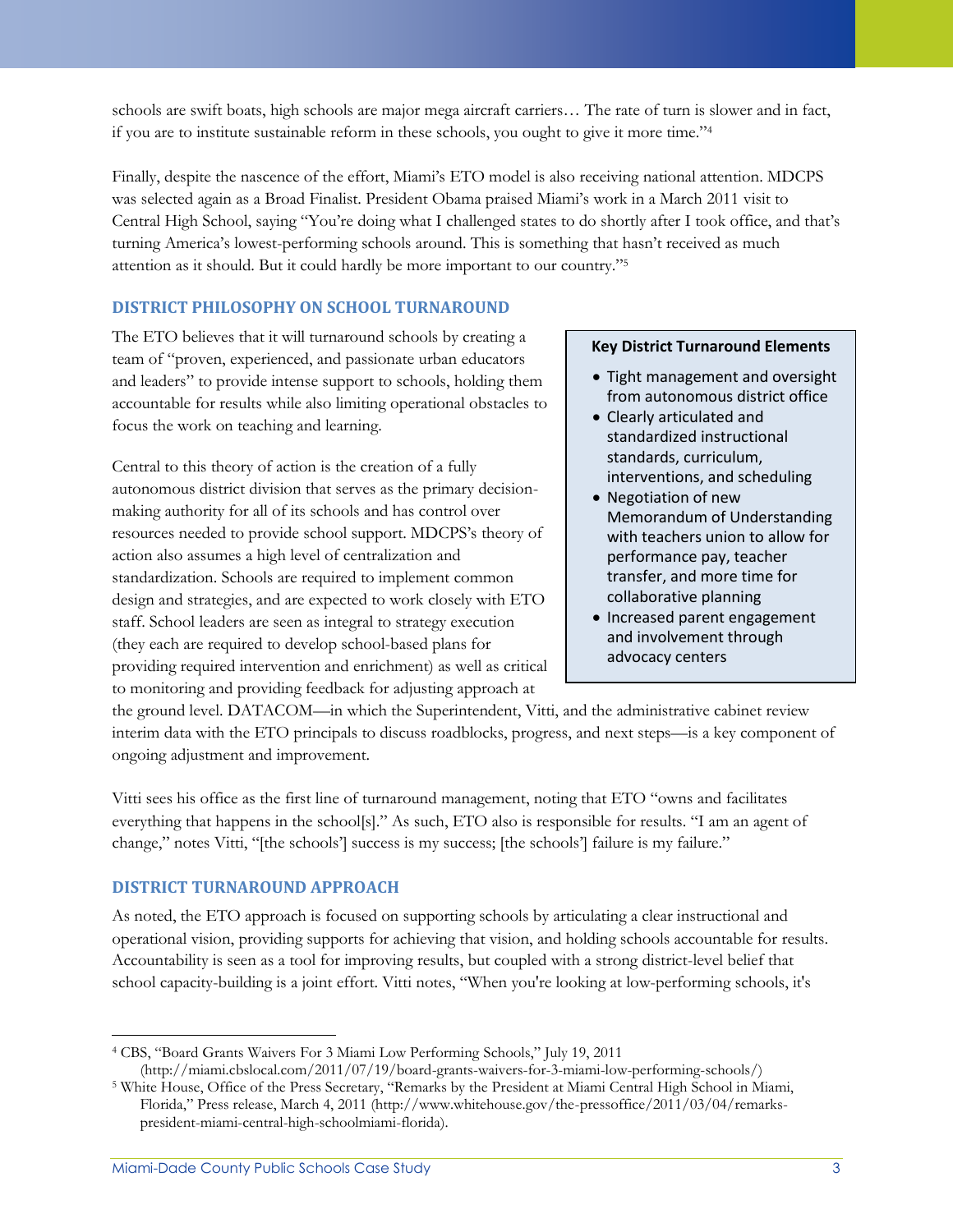necessary to increase expectations, but also you need to provide assistance. You don't know what you don't know."<sup>6</sup>

A visitor from the federal Education Department provides evidence that ETO's approach to accountability is indeed about more than compliance: "For the leaders of the ETO, it's not about 'checking the box' to make sure that the different School Improvement Grant (SIG) models are being implemented. Instead, the district and school leaders have created a plan that incorporates the SIG models within broader reform efforts centered on improving teaching and learning."<sup>7</sup>

ETO seeks to turn around the Rising 19 schools by increasing school accountability and support in five strategic areas:

**1) Improve the quality of instruction.** ETO focused on improving instruction both by raising the quality of human capital in a building and by changing practice through new structures and supports. ETO has replaced many of the turnaround school principals. While full replacement of teaching staff is not necessarily a core component of district strategy at all schools (it is required under SIG statute for ETO's ten turnaround models, where no more than 50 percent of teachers were allowed to be rehired), ETO has full control over school staffing under a negotiated Memorandum of Understanding that allows teachers within the Rising 19 to be transferred to other schools in the district at no cost. Vitti notes that changing staff has been critical to success: "We've replaced over 50 percent of the faculty in the last two years… It's brought new energy and a greater willingness to go above and beyond for our kids."<sup>8</sup>

Further, all staff in turnaround schools are eligible for an annual \$3,000 incentive bonus. In the first year of work, all principals and teachers received this bonus at time of assignment. This year, 50 percent of the bonus will be based on assignment in an ETO school, and 50 percent will be contingent on making targeted learning gains on the state FCAT or End of Course Exams.

ETO also decided to concentrate Teach for America corps members in its schools. ETO relies heavily on TFA recruits to staff turnaround schools (there are roughly 150 corps members in the Rising 19 schools). Vitti notes, "They are among the highest performers with a true commitment. We recruited these high achievers and paid them \$3,000 extra a year"<sup>9</sup> (in the form of the incentive bonus, which they would not receive at other MDCPS schools).

In addition to these human-capital changes, ETO has standardized curricula and instructional frameworks across all schools. The Office provides all materials and maintains a lesson-study bank for online access across schools. Instructional support is provided in phases, the first of which is a review of school practices, results, and capacity. ETO works with the school leader to develop an action plan and to identify any training or professional development needs. Coaches for reading, math, and science

 $\overline{\phantom{a}}$ <sup>6</sup> Ron Matus, interview with Deputy Chancellor Nikolai Vitti, June 27, 2009

<sup>(</sup>http://www.tampabay.com/blogs/gradebook/2009/06/a-weekend-interview-about-floridas-school-accountabilitywith-deputy-chancellor-nikolai-vitti.html).

<sup>7</sup> Ed.gov blog post, *School Improvement Grants at Work in Miami-Dade*, http://www.ed.gov/oese-news/schoolimprovement-grants-work-miami-dade

<sup>8</sup> Rich Phillips, CNN.com, "Miami school's turnaround wins Obama's attention," March 4, 2011

<sup>(</sup>http://www.xydo.com/toolbar/14683883-miami\_school\_s\_turnaround\_wins\_obama\_s\_attention).

<sup>9</sup> Ibid.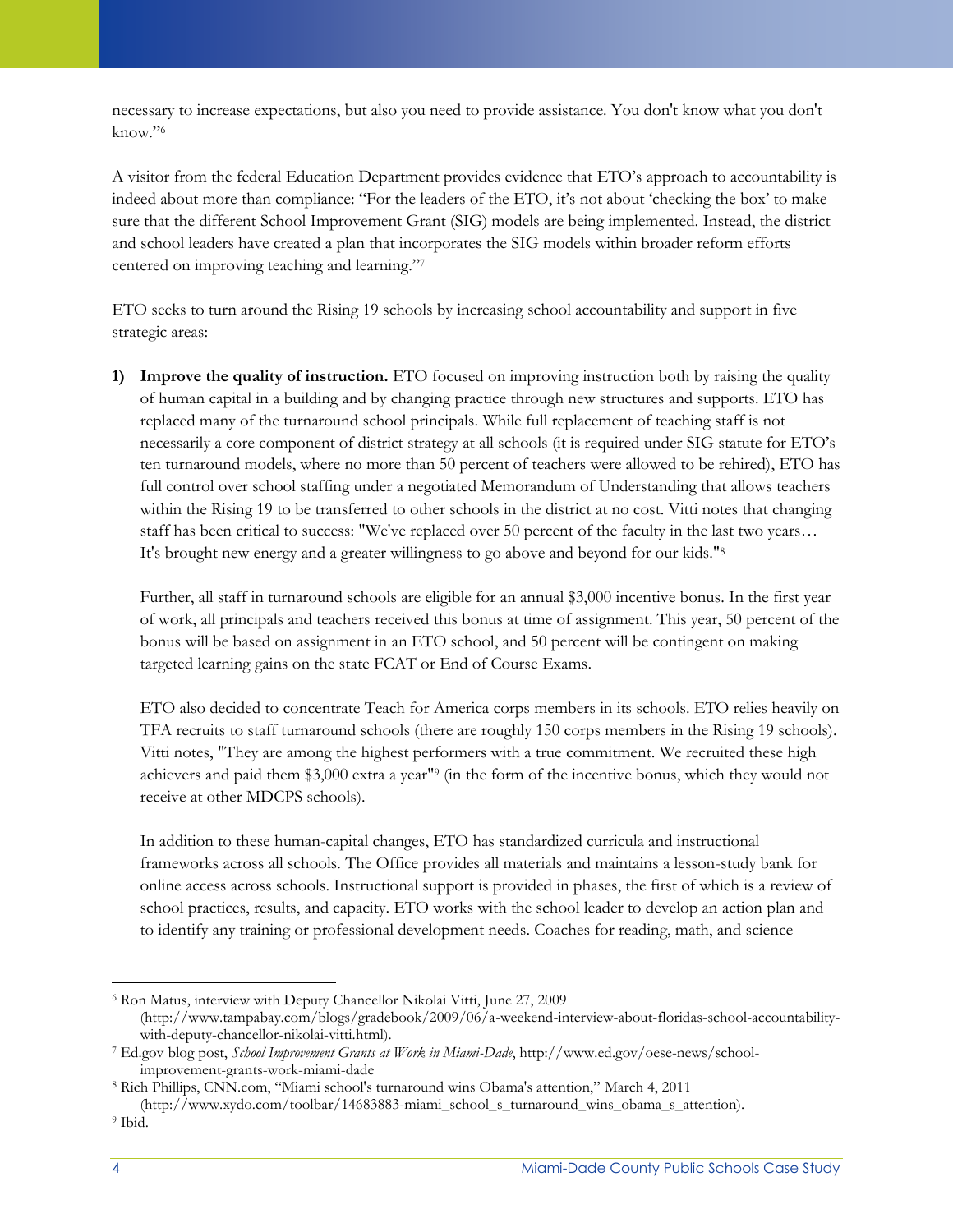provide job-embedded support to targeted teachers according to a strategic coaching cycle through collaborative-planning time, lesson study, and observational classes.

These action plans are reviewed monthly with principals and their instructional leadership teams. During these meetings, plans are modified, interim data are reviewed, and teachers are "tiered" into different levels of support and remediation. A full Instructional Review three times throughout the year drives the work and problem-solving process at the school level. Teams, including participation from the union, identify what supports from ETO might be necessary, and ETO staff work with leaders, coaches, or individual teachers as needed. At year end, ETO works with school teams to analyze school data, establish goals for the next academic year, co-develop school master schedules, and make personnel changes.

**2) Expand instructional leadership capacity.** ETO is seeking to grow instructional leaders and is therefore investing heavily in development of coaches, assistant principals (APs), and principals. Ongoing mentoring and coaching is a major part of the ETO support process. Principals report to Vitti, and APs, while still reporting formally to their principals, also receive coaching from the ETO Instructional Specialist in their content or grade-level area.

The Office has received a grant from Project LEAD that has allowed the organization to place six leaders-in-training (three future principals and three future assistant principals) at schools throughout the network. ETO has also created and runs an Instructional Coaches Academy (iCAD), which provides ongoing training to school-based coaches (coaches sign a "compact" with the ETO office, which allows the ETO to verify their engagement as well as to evaluate their performance). ETO has also developed an assistant principal peer network that provides opportunities for APs to visit each other's schools and engage in professional development throughout the year.

- **3) Refine student intervention/enrichment process.** ETO developed standardized remediation and enrichment protocols for use across all schools. These protocols are connected to student performance on the FCAT and benchmark assessments, and specific interventions and materials to be used are articulated for each grade level and subject area. The district has partnered with Florida International University and City Year to provide intervention tutors to schools, and also gives schools additional funds to offer before-, after-, or Saturday-school remediation programs (as deemed most effective by the school site). Additional enrichment opportunities are encouraged through placement in school-within-aschool magnet programs and career and technical education.
- **4) Expand "wraparound" services for students.** The Office coordinates and mandates a series of social and emotional supports to be provided at all schools (as appropriate to grade level), including high school Career Academies that have improved college readiness by 10 percent and expanded industry certification, AP, and dual enrollments by 20 percent; common behavior/discipline protocols; and freshman orientation classes and mentoring programs. In addition to standardizing programs, ETO has contracted with a number of support providers, including College Summit.
- **5) Increase parent involvement.** ETO has created three parent-advocacy centers across its school network. These centers host town hall meetings, coordinate the development of school-based Parent Academies and literacy nights, and seek to increase parent involvement in the PTA. Parent Academies offer programming that "bring parents more skills, knowledge, and confidence to champion their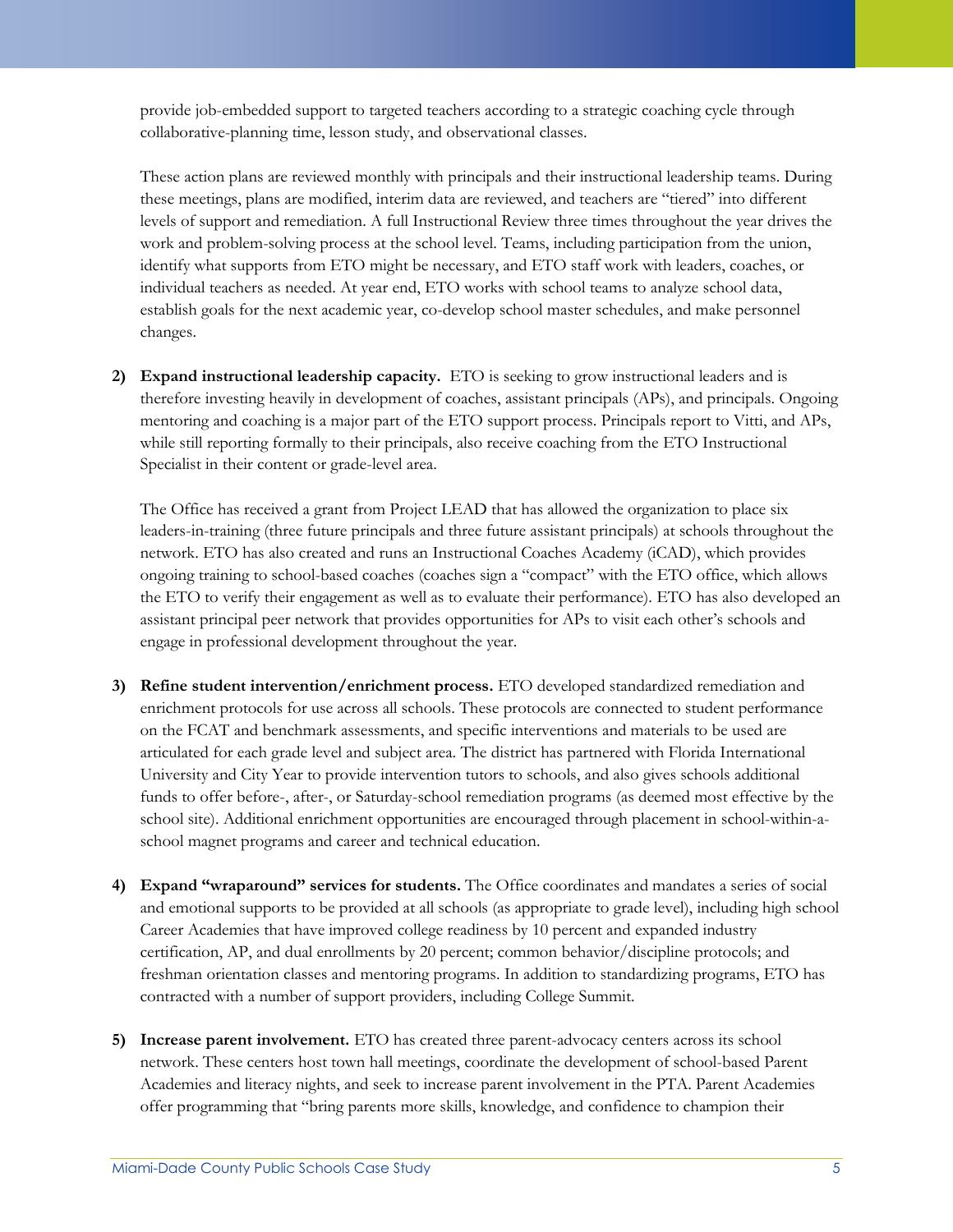children's education." In the past year, the district has doubled the number of sessions offered, and parent participants at the Academies have quadrupled to 7,825. Parents have participated in classes on a variety of topics, including graduation requirements, FCAT preparation, nutrition, and financial literacy.<sup>10</sup>

ETO is made up of 23 personnel, all of whom have previous experience as turnaround leaders or a track record of dramatically improving student achievement. Staff include Vitti, who reports directly to Superintendent Carvahlo, two executive directors (EDs), six instructional supervisors, and 12 support specialists. In addition to managing this staff and setting forth the office strategy, Vitti oversees all principals and is responsible for setting instructional vision. His two EDs serve as point people for all school operations, blocking and tackling on behalf of principals to coordinate with other district offices. Instructional and support specialists, who are divided into math, reading, and science content areas, are deployed into schools to provide coaching and training to school leadership and school-based coaches. Vitti notes, "My team lives in these schools."

Given Vitti's former role as director of Florida's state school improvement programs, ETO sees state and federal accountability as a lever for change rather than a barrier to its work. MDCPS created the ETO in response to federal School Improvement Grant requirements, and has used these requirements to create conditions for change (for example, by negotiating a more flexible teacher contract for ETO schools). ETO has also aligned its requirements to the Florida Differentiated Accountability Model in order to limit compliance requirements.

### **SCHOOL TURNAROUND ELEMENTS**

**Leadership.** Given the level of centralization, ETO believes that the role of school principals in this process is to be the "pure instructional leader" who translates and executes the ETO model at the school level. Principals are expected to problem-solve, develop, and inspire their staff.

Given this, turnaround school leadership teams are organized to focus principals and APs on academics. Additional capacity is provided in order to remove nonacademic roles from these individuals' plates. Each high school employs a vice principal who maintains responsibility for all school operations and works directly with ETO EDs to make sure schools receive nonacademic supports. In addition, schools also employ Community Involvement Coordinators, who oversee community engagement and fundraising activities. These additional personnel allow for the leadership team, composed typically of a principal and three to four APs, to spend nearly all of their time on instruction.

ETO sees APs as future turnaround school leaders, and is therefore very interested in developing their capacity. ETO has decided to organize schools so that APs are

#### **Turnaround School Design Non-Negotiables**

- Common design, schedule, instructional/remediation standards, and assessments
- Leadership team of principal plus three to four APs (who oversee content areas and coaches), plus a VP of operations and a dean of discipline/culture
- Community involvement coordinator who oversees partnerships and fundraising
- Teacher and leader incentive bonuses
- Teachers collaboratively plan for at least 3 hours weekly with coaches or APs
- Standardized coaching cycle
- Implementation of Positive Behavior System
- Freshman transition academies and mentoring

<sup>10</sup> Ed.gov, *Parent Academy Resources from Miami Dade County*, http://www.ed.gov/oese-news/parent-academy-resourcesmiami-dade-county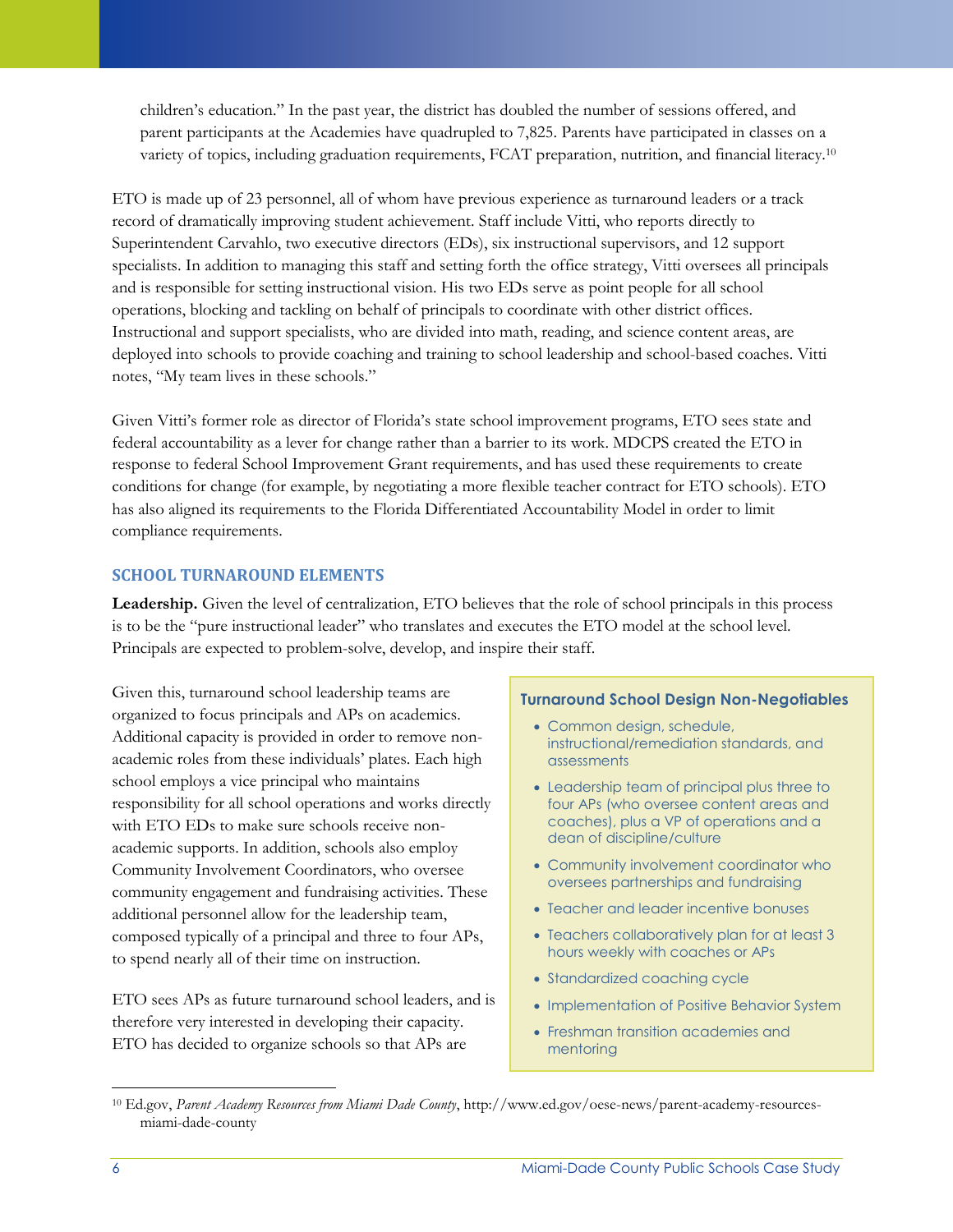given "microcosms of control and authority," thereby making sure that they get the opportunity to lead. ETO assigns, with principal feedback, APs to specific departments and grade levels (which allows ETO to convene them as networks throughout the year). It is expected that these APs will oversee coaching and professional development in their area, having full accountability for their teachers' performance. Principals coach APs to monitor, evaluate, and provide additional supports as needed.

**Teaching effectiveness.** All ETO schools utilize common curricula, instructional frameworks and standards, and intervention models. Schools have six coaches on site (three reading, two math, and one science), who work directly with teachers to provide job-embedded professional development through lesson study and provide expert support for common planning and implementation of standardized instructional frameworks and new technologies. (Classrooms have also had technology upgrades in the form of Smartboards and student response devices.) Teachers have common planning time for three hours a week (teachers teach three to four blocks per day; one block per week is devoted to common planning in lieu of individual planning time as part of the MOU). During this time they review student data and engage in lesson study with their team's assigned coach.

All schools implement a common "strategic coaching cycle." Principals and APs meet with coaches weekly to share walkthrough data, coaching logs, and assessment data. The team identifies teachers for specific "tiers" of support, and develop action plans for providing the right level of support, given need. (Principals have decision-making power.) Coaches conduct a coaching cycle with those teachers and then review progress with the team. Principals and APs then evaluate progress via classroom observations and data review.

In addition to receiving targeted development, all teachers participate in a weeklong "Summer Teacher Academy" prior to the start of the year, and first-year teachers participate in Saturday professional development. (Both of these investments are part of the negotiated MOU).

**Productive school culture.** Expectation-setting and the creation of consistent cultural processes are central to the approach. Each school hires a dean who oversees implementation of Florida's Positive Behavior System, a four-tier behavioral intervention system. Described as a school-wide "problem-solving model," PBS was developed by the University of Southern Florida, which provides schools with ongoing coaching, materials, and support. PBS provides standardized protocols and processes to be implemented school-wide. Data are collected against a set of behavior metrics, and teachers refer students to a PBS team (consisting of the coordinator, a school counselor, and a number of teachers) for higher levels of intervention and support.

In addition to establishing expectations and supports for student behavior, schools are expected to raise academic expectations. ETO conducts professional development sessions with teachers and coaches on rigor and expected outcomes, and principals are tasked with developing and maintaining a focus on academic improvement. At Miami Edison High School, principal Pablo Ortiz went so far as to recruit a new custodian to the school whose job it was to make sure the school's environment reflected the high standard of learning that the school was aiming for. This custodian has now begun to train staff at other schools on his work.<sup>11</sup>

**Use of time and individual attention.** Secondary school reform plays a key role in school improvement through a four by four master schedule in which eight periods of 90-minute blocks alternate on A and B days. By providing two additional periods per day, schools can offer electives in career academies (Dual

 $\overline{\phantom{a}}$ <sup>11</sup> Ed.gov, *School Improvement Grants at Work in Miami-Dade*, http://www.ed.gov/oese-news/school-improvement-grantswork-miami-dade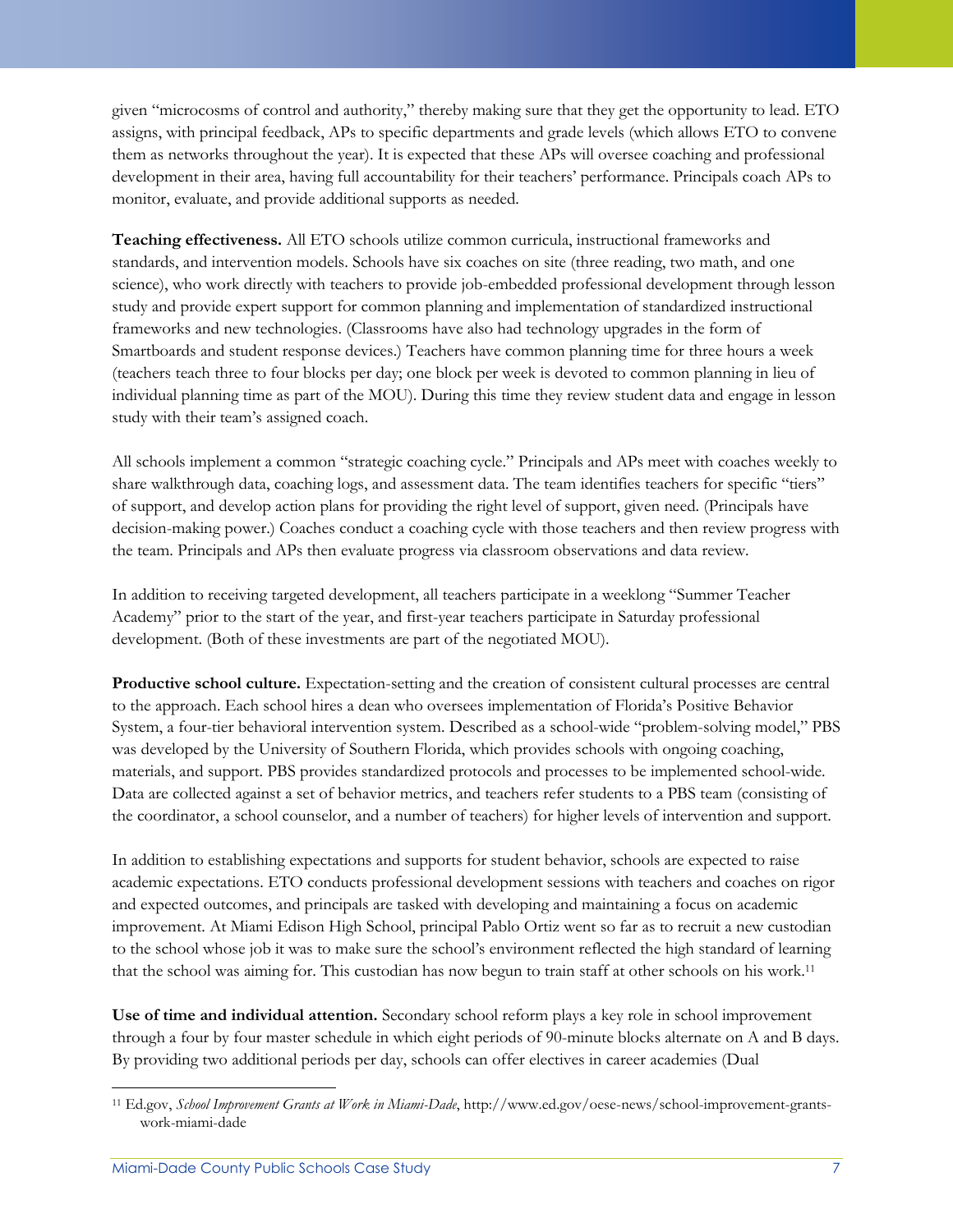Enrollment, Industry Certification, and Advanced Placement). This also allows students the opportunity to retake previously failed classes during the traditional school day, to raise their GPA, and to recover credits, thereby increasing the graduation rate. Additionally, students are able to participate in enrichment courses such as Science Research and ACT/SAT Prep, which prepare them for graduation exams and college entrance tests. This additional time is paid for through SIG grants, and ETO has elected to add a number of teachers in core subjects, which allows for lower class sizes in core subjects (closer to 15 students for intensive remediation).

Given the challenge students face as they transition to high school, ETO has prioritized individual attention and mentoring for ninth graders. School support for incoming freshmen is provided in the form of a "freshman experience" course, where they are matched with adults, or "trust counselors," who help them develop plans to ensure that they have enough credits to graduate. <sup>12</sup>

Schools individualize instruction based upon data from assessments. In addition to the FCAT, ETO students are formally assessed at least five other times annually. They are given baseline tests at the start of the school year to determine placements, take three interim assessments, and take a final end-of-year assessment. All schools follow a standardized remediation approach, with students pulled out for tutoring during the day, placed into remediation blocks, and participating in before-, after-, or Saturday-school tutoring (schools receive a set tutoring budget, which they can use as they wish provided remediation targets are met).

|                                                                                               | Periods |       |  |       |  |
|-----------------------------------------------------------------------------------------------|---------|-------|--|-------|--|
| <b>Block A</b>                                                                                | 1 & 2   | 7:20  |  | 8:50  |  |
| Homeroom                                                                                      |         | 8:50  |  | 8:55  |  |
|                                                                                               |         |       |  |       |  |
| <b>Block B</b>                                                                                | 3 & 4   | 9:00  |  | 10:30 |  |
|                                                                                               |         |       |  |       |  |
| <b>Block C</b>                                                                                | 5 & 6   | 10:35 |  | 12:45 |  |
| Lunch 1                                                                                       |         |       |  |       |  |
| Lunch                                                                                         |         | 10:35 |  | 11:10 |  |
| Class                                                                                         |         | 11:15 |  | 12:45 |  |
| Lunch 2                                                                                       |         |       |  |       |  |
| Class                                                                                         |         | 10:35 |  | 12:05 |  |
| Lunch                                                                                         |         | 12:10 |  | 12:45 |  |
|                                                                                               |         |       |  |       |  |
| <b>Block D</b>                                                                                | 7 & 8   | 12:50 |  | 2:20  |  |
|                                                                                               |         |       |  |       |  |
| Student Dismissal 2:20 p.m. Regular Day                                                       |         |       |  |       |  |
| Lunch 1: 100-300 wing, 200-400 wing, Portables, and Band                                      |         |       |  |       |  |
| <b>Lunch 2:</b> 500-700 wing, 600-800 wing, 900 wing, 1000 wing, 1100, and Physical Education |         |       |  |       |  |

#### **Sample High School Bell Schedule**

l <sup>12</sup> Ibid.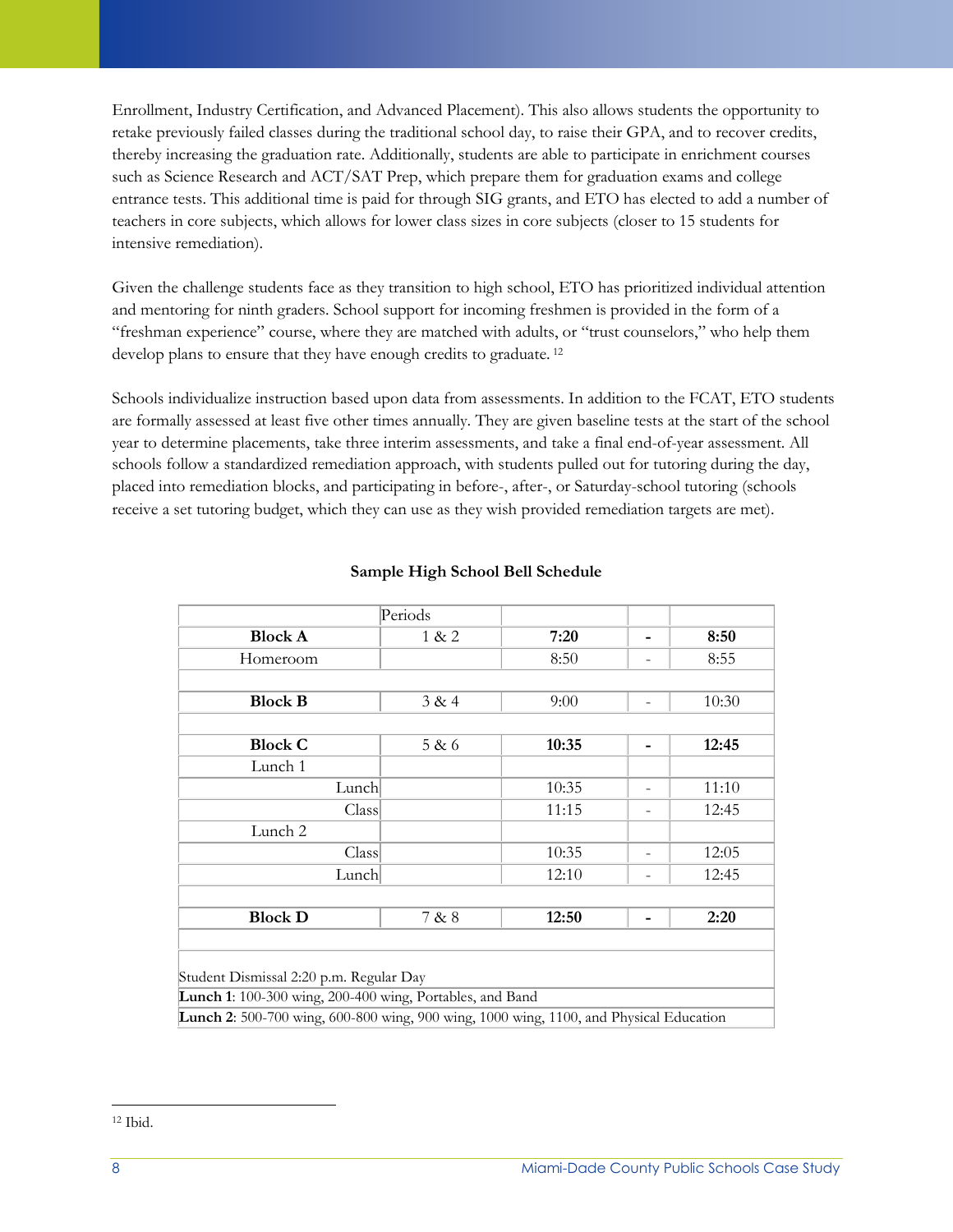#### **FUNDING**

While support varies by school size and type, MDCPS invests roughly \$1,250 per student in differential turnaround money in ETO schools and district support. Eighty-five percent of this investment is spent directly on increasing the quality of instruction and remediation in the form of ETO staff, school-based personnel dedicated to academic improvement, training academies, tutoring, and additional time on core subjects. Remaining dollars are spent on providing operational support, parent advocacy, enrichment, and support and monitoring.

ETO work has been funded primarily through \$60 million in School Improvement Grants, which will expire in roughly three years, as well as through Title I and II federal ESEA dollars. Specific resource allocations are outlined in Appendix A.

#### **SUSTAINABILITY AND IMPACT**

The goal of ETO is to build school instructional capacity in schools so that district support can be released over time. Specifically, ETO schools will "sustain sustainability of academic performance by developing future administrators, instructional coaches, and lead teachers beyond the grant period through jobembedded professional development, academies, shadowing periods, and internships." The hope is that this capacity will be built over the course of the SIG grant period (three years).

However, schools do feel that the additional resources they are currently getting are central to their success. At Miami Central Senior High, a school that moved up from an "F" rating to "C" in two years, principal Rennina Turner noted that improvement can be a double-edged sword: "We don't want to lose the resources we have because the results, of course, will decrease." <sup>13</sup> MDCPs will need to identify ways to provide ETO schools with "soft landings" should resource levels drop at the end of the SIG period.

In terms of impact on the broader district, MDCPS sees the ETO as an opportunity for innovation and model development. While it is too early to identify ways in which lessons from ETO will impact other schools, based on the fact that practices from the Innovation Zone (as discussed earlier) were adopted more broadly across the district, it is fair to assume that similar bridging will take place.

l

<sup>13</sup> Phillips, "Miami school's turnaround wins Obama's attention."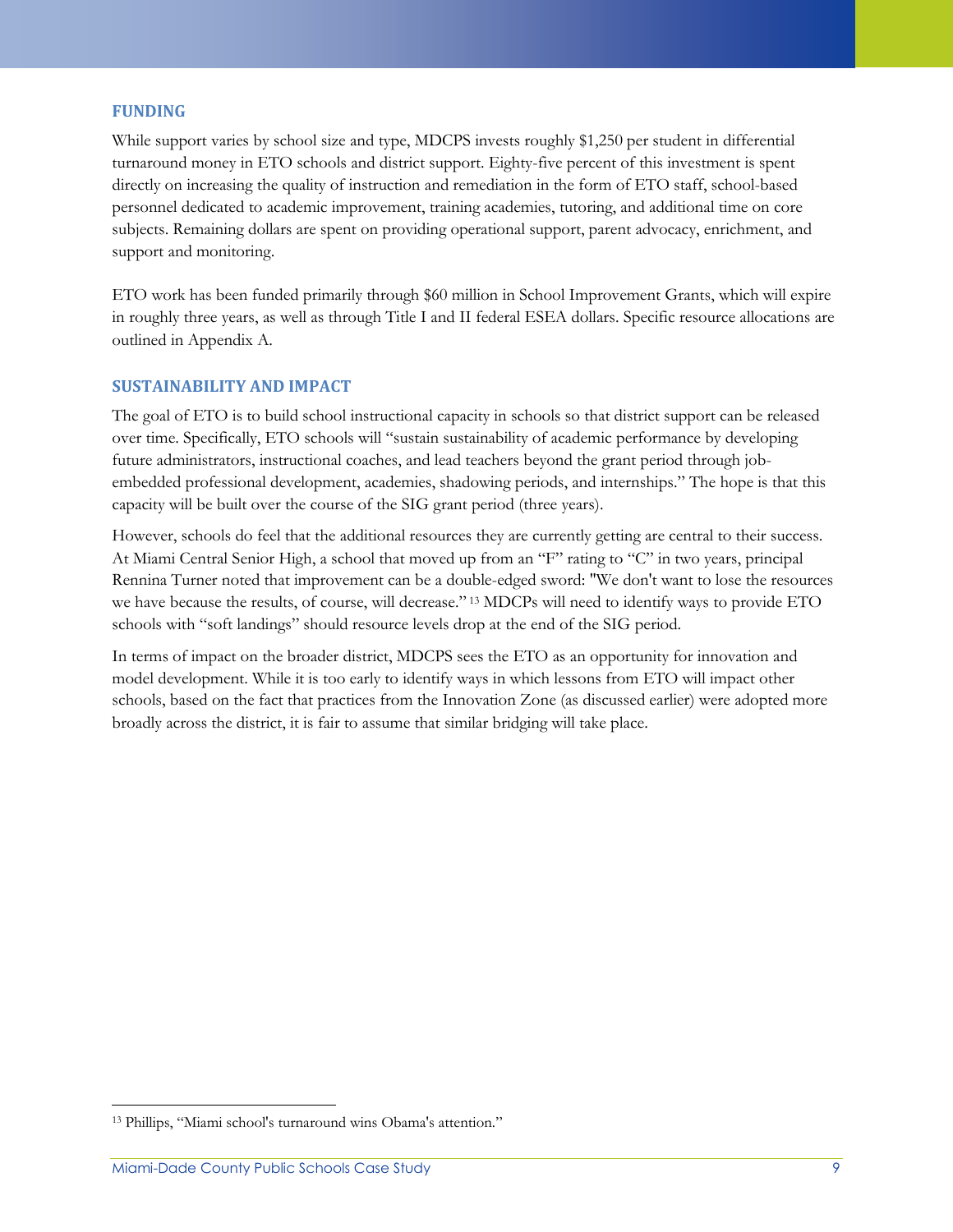# **Profile: Miami Norland Senior High School**

## **OVERVIEW**

Luis Solano became the principal of Norland Senior High School on October 19, 2010, more than a month into the start of the school year. Despite the potential risks associated with removing a leader once classes were in session, ETO officials made the decision that the costs of keeping an underperforming principal in place were too great. School transformation would require a different kind of leader, and Solano, a high-performing assistant principal who had led interventions at another comprehensive ETO high school, was asked to step in and take the helm of the struggling school.

While dramatic change was needed, Solano's first action as

## **QUICK FACTS**

- **SCHOOL TYPE: Comprehensive High** School
- **GRADES:** 9-12

students

- **LOCATION:** Miami, FL
- **SIZE:** 1,500 students
- **DEMOGRAPHICS (2010-11):** 66 percent low-income, 94 percent African-American, 10 percent special education
- **SCHOOL DAY (2010-11):** 7 hours/day (7:20 a.m. – 2:20 p.m.)
- **AVERAGE CORE CLASS SIZE:** 25

principal was to learn and observe existing practices. He needed to understand the school's major pain points in order to prioritize actions. "For the first week, I just spoke to faculty, welcomed students, and watched."<sup>14</sup> It quickly became evident that the first order of business would be to address a climate and school culture that was disruptive to learning. Solano focused on tackling basic student behavior and operational challenges, a job he saw primarily as problem-solving to execute against ETO-required systems and protocols. He focused on creating clear expectations among students and staff, and using tools like the Positive Behavioral System to standardize across the school.

"It was a messy school, where a lot of adult-centered decisions were being made," he recalls.<sup>15</sup> His critical challenge was overcoming an institutionalized school-management style where everyone "owned a lot but nothing at the same time" (meaning, oversaw but didn't take responsibility for results).

While Solano was able to identify key areas for change, there were a number of changes that were harder to make mid-year. "I had to choose my battles," says Solano. For example, common planning periods were arranged so that teachers would plan in grade-level teams rather than departmentally. While this may have made sense at lower levels, Solano felt that teachers needed deep coaching in their content areas, and was able to rearrange schedules in the 2011-2012 school year to allow for a full period daily for departmental planning and professional development.

Given the challenge of disassembling ineffective systems without disrupting student learning, Solano made some decisions that were purely pragmatic. "On a good day, we have 50 kids late. On a bad day, we had 300." While he and his team were working to address attendance in the longer term, he moved core classes for intervention students to later periods in the day in order to address the immediate challenge associated with truancy and tardiness.

With Norland's official school grade increasing from "D" in 2009-2010 to "C" in 2010-2011, Solano feels that the real progress made thus far has been in setting up structures that will be the foundation for later success. He is looking forward to getting to start the school year with new structures in place that will better

<sup>14</sup> Interview with Principal Luis Solano, August 9, 2011.

<sup>15</sup> Ibid.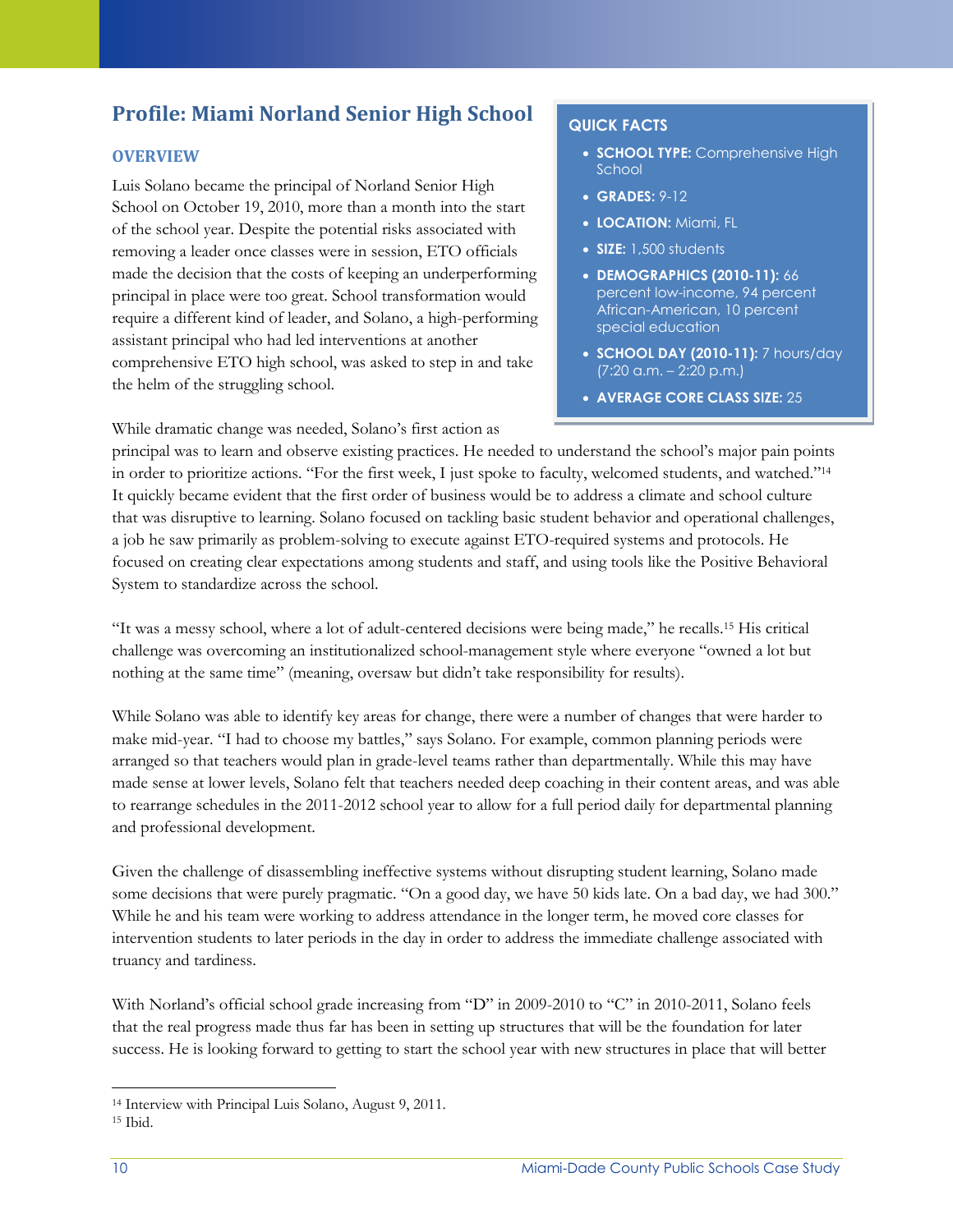support student learning and intervention. He knows that the path ahead won't be easy: "This work is rewarding, but also back-breaking if you do it right."<sup>16</sup>

#### **IMPLEMENTATION OF DISTRICT STRATEGY**

The Miami strategy is heavily centralized, so Norland's school design is very similar to that of other schools. Solano sees district practices as representative of best practice, so he has no reservations about implementing the prescribed structures.

**Teacher effectiveness.** Providing effective coaching support is critical to Norland's improvement. Over 50 percent of staff have under five years of teaching experience. Given this, Solano sees his primary role as providing direction and support to his team of APs, who coordinate all of the coaching and intervention work in their content areas. Solano and his team engage in nine-day cycles of planning and reserve 180 minutes a week to conduct walkthroughs together.

Solano has also made it clear that he expects teachers to work hard and see results. Unfortunately, he notes, "there are a lot of poor teachers hiding out in the urban core."<sup>17</sup> Resetting expectations for practice and constantly monitoring has been a key lever for changing staff culture and behaviors.

**Social, emotional, and health supports.** Incoming freshmen at Norland are placed into a school-within-aschool, the Viking Academy (named after the Norland mascot) for ninth graders. This Viking Academy is designed to ease the transition from middle school, and teachers work in teams across content areas to monitor student adaptation to high school. All freshman are required to complete at least ten hours of community service and create a portfolio project prior to promotion to tenth grade. This portfolio is focused on self-reflection (for example, students are required to write about their goals, patterns of behavior, and past experiences) as well as demonstration of academic readiness through work samples and test scores. At the end of ninth grade, students select a career pathway to pursue for their remaining high school careers. There are five pathways, ranging from teaching preparation to information technologies.

**Individual attention and time on core.** Norland uses an eight-class block schedule, with four blocks of two periods that alternate every other day. Average class size is roughly 25 students per class, but sizes are reduced to an average of 15 students for intervention blocks. Roughly 70 percent of Norland students require remediation, and students receive between one and three interventions per day, which are determined through teacher referral to coaches and APs, as well as through assessment scores. Content-area leads are responsible for scheduling one-on-one tutoring and small-group interventions, which are led by tutors. In addition, roughly 20 percent (or 300 out of 1,500) of students attend Saturday school.

One of the challenges of the 2010-2011 school year was that the existing master schedule didn't account for students' academic skill levels. Students were often placed into classes that made small-group and one-on-one interventions difficult. The leadership team had to rely on after- and Saturday-school and simply pushing tutors into the weakest classrooms to a greater extent than would have been ideal. Solano and his team have created a more "intervention-friendly schedule" using student assessment and baseline data to assign students to heterogeneous groupings for core classes so that instruction and intervention can be more effectively targeted to student level and need.

<sup>16</sup> Interview with Principal Luis Solano, August 9, 2011.

<sup>17</sup> Ibid.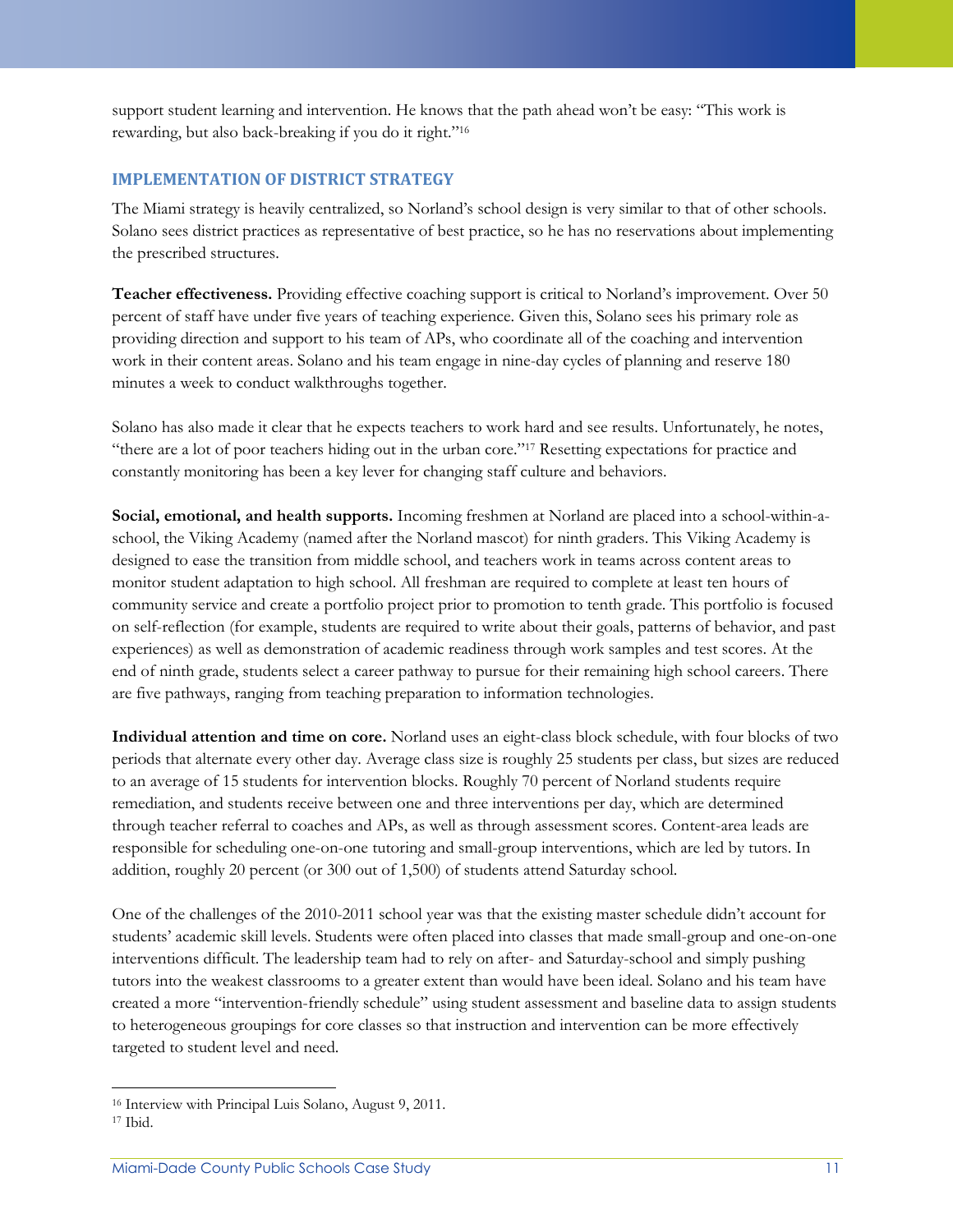The intensity of student remediation causes some concern, because student's free or elective periods are taken up with core instruction. Further, while students can access a variety of clubs and activities, before- and afterschool time are also spent tutoring. "There's very little fun. We're trying to solve that," says Solano.<sup>18</sup>

## **APPENDICES**

## **Appendix A: Allocation of SIG, Title I/II ESEA Funds**

#### **MDCPS School Improvement Grant Funding**

| # Turnaround Schools<br>Year |            | <b>SIG Dollars</b> |  |
|------------------------------|------------|--------------------|--|
| 2010-11                      | 19 schools | \$14 million       |  |
| 2011-12                      | 26 schools | \$20 million       |  |
| 2012-13                      | 26 schools | \$20 million       |  |
| 2013-14                      | 7 schools  | \$6 million        |  |

### **Title I & Title II District Dollars (2011-2011)**

### **Title I (\$4.6 million)**

Secondary School Reform Class Size Reduction: (Lowest 25 percent Reading/Math)

### **Title II (\$7.7 million)**

Class Reduction Add. Instructional Coaches Double Science exposure

l <sup>18</sup> Ibid.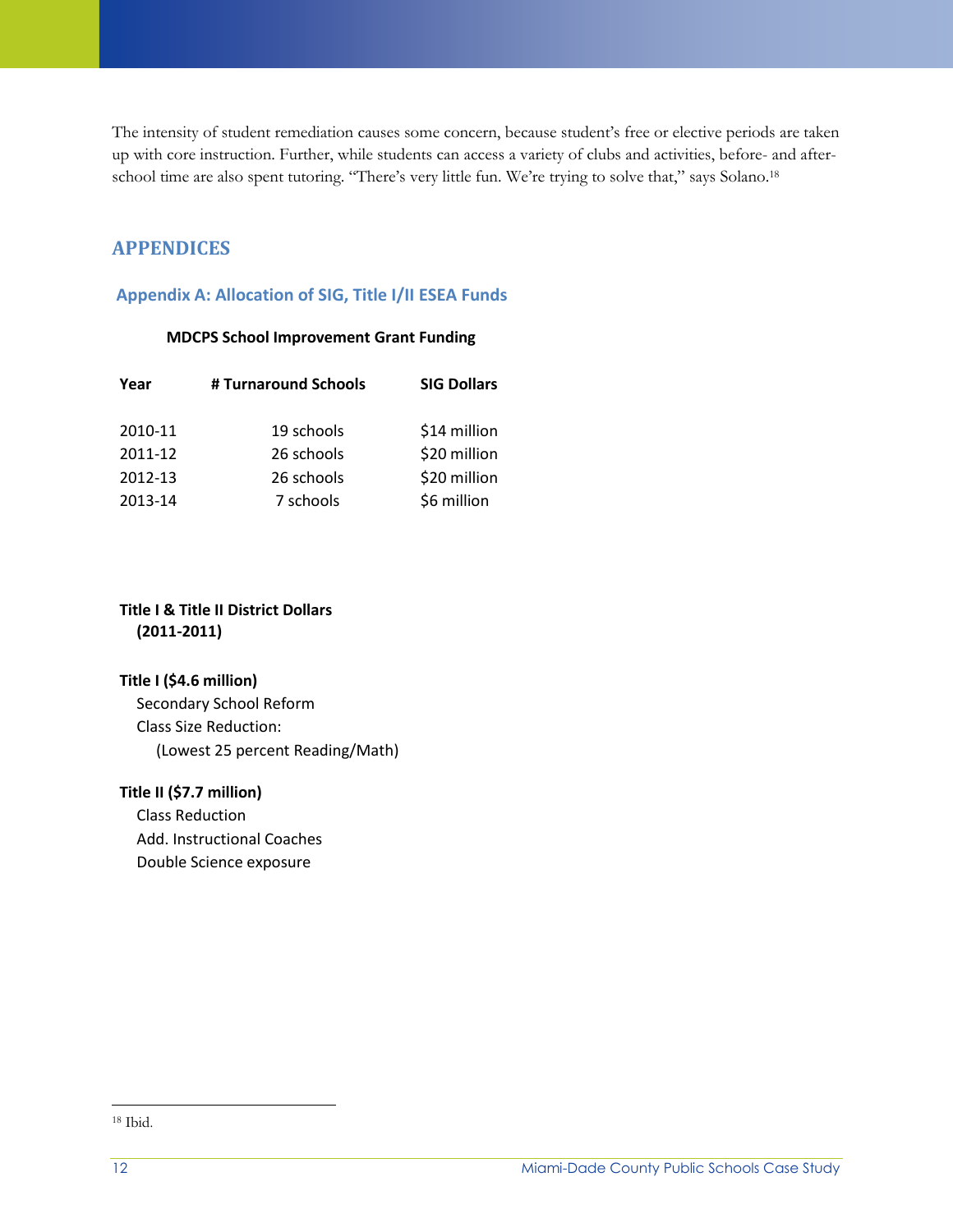#### **Appendix B – ETO Instructional Support Model**



## **Appendix C: ETO Student Improvement\***



\*As measured by increases in the percent of students scoring above benchmark scores on ACT, SAT, and PERT.